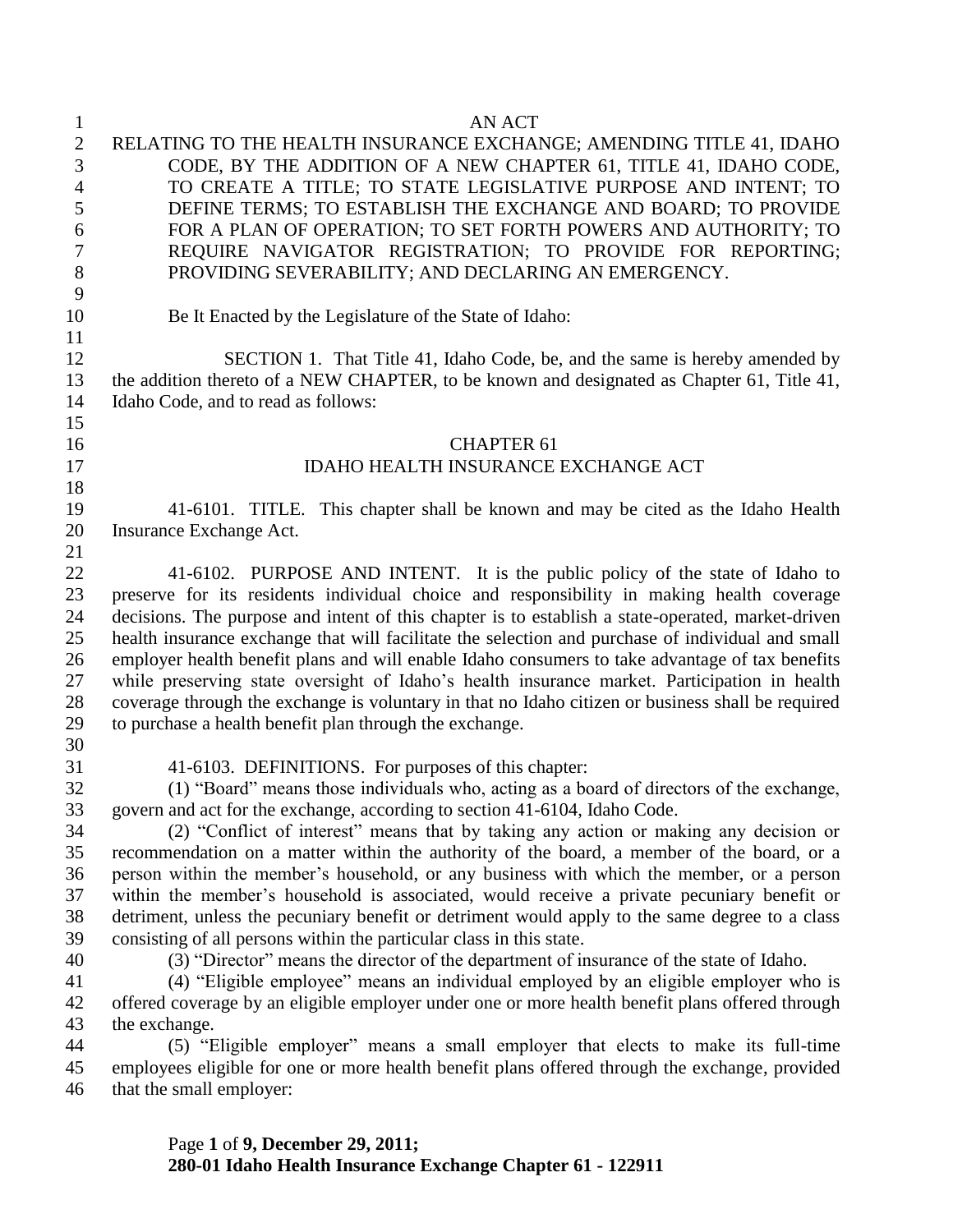| $\mathbf{1}$ | (a) Has its principal place of business in this state and elects to provide coverage through                                                                                                   |
|--------------|------------------------------------------------------------------------------------------------------------------------------------------------------------------------------------------------|
| $\mathbf{2}$ | the exchange to its eligible employees, wherever employed; or                                                                                                                                  |
| 3            | (b) Elects to provide coverage through the exchange to its eligible employees who are                                                                                                          |
| 4<br>5       | principally employed in this state.<br>(6) "Eligible individual" means an individual, including a minor, who:                                                                                  |
| 6            | (a) Is seeking to enroll in a health benefit plan offered to individuals through the                                                                                                           |
| 7            | exchange;                                                                                                                                                                                      |
| 8            | (b) Resides in this state;                                                                                                                                                                     |
| 9            | (c) At the time of enrollment, is not incarcerated, other than incarceration pending the                                                                                                       |
| 10           | disposition of charges; and                                                                                                                                                                    |
| 11           | (d) Is, and is reasonably expected to be, for the entire period for which enrollment is                                                                                                        |
| 12           | sought, a citizen or national of the United States of America or an alien lawfully present                                                                                                     |
| 13           | in the United States of America.                                                                                                                                                               |
| 14           | (7) "Exchange" means the Idaho health insurance exchange established pursuant to this                                                                                                          |
| 15           | chapter to facilitate the purchase of health benefit plans by eligible individuals and eligible                                                                                                |
| 16           | employers.                                                                                                                                                                                     |
| 17<br>18     | (8) "Health carrier" means an entity with a certificate of authority subject to title 41,<br>Idaho Code, and subject to the jurisdiction of the director of the Idaho department of insurance, |
| 19           | that contracts or offers to contract to provide, deliver, or arrange for a health benefit plan or a                                                                                            |
| 20           | stand-alone dental plan, including a disability insurance company, a managed care organization                                                                                                 |
| 21           | and a nonprofit hospital and professional health service corporation.                                                                                                                          |
|              |                                                                                                                                                                                                |
| 22           | (9) "Health benefit plan" means a policy, contract, certificate or agreement offered or                                                                                                        |
| 23           | issued by a health carrier to provide, deliver, arrange for, pay for or reimburse any of the costs of                                                                                          |
| 24           | health care services.                                                                                                                                                                          |
| 25           | (a) "Health benefit plan" does not include:                                                                                                                                                    |
| 26           | i. Coverage only for accident, or disability income insurance, or any                                                                                                                          |
| 27           | combination thereof;                                                                                                                                                                           |
| 28           | ii. Coverage issued as a supplement to liability insurance;                                                                                                                                    |
| 29           | Liability insurance, including general liability insurance and automobile<br>iii.                                                                                                              |
| 30           | liability insurance;                                                                                                                                                                           |
| 31           | Workers' compensation or similar insurance;<br>1V.                                                                                                                                             |
| 32           | Automobile medical payment insurance;<br>V.                                                                                                                                                    |
| 33           | Credit-only insurance;<br>VI.                                                                                                                                                                  |
| 34           | Coverage for on-site medical clinics; or<br>vii.                                                                                                                                               |
| 35           | Other similar insurance coverage, specified in federal regulations issued<br>viii.                                                                                                             |
| 36           | pursuant to Pub. L. No. 104-191 (Health Insurance Portability and                                                                                                                              |
| 37           | Accountability Act of 1996), under which benefits for health care services                                                                                                                     |
| 38           | are secondary or incidental to other insurance benefits.                                                                                                                                       |
| 39           | (b) "Health benefit plan" does not include the following benefits if they are provided                                                                                                         |
| 40           | under a separate policy, certificate or contract of insurance or are otherwise not an integral part                                                                                            |
| 41           | of the plan:                                                                                                                                                                                   |
| 42           | i. Limited scope dental or vision benefits;                                                                                                                                                    |
|              |                                                                                                                                                                                                |

Page **2** of **9, December 29, 2011; 280-01 Idaho Health Insurance Exchange Chapter 61 - 122911**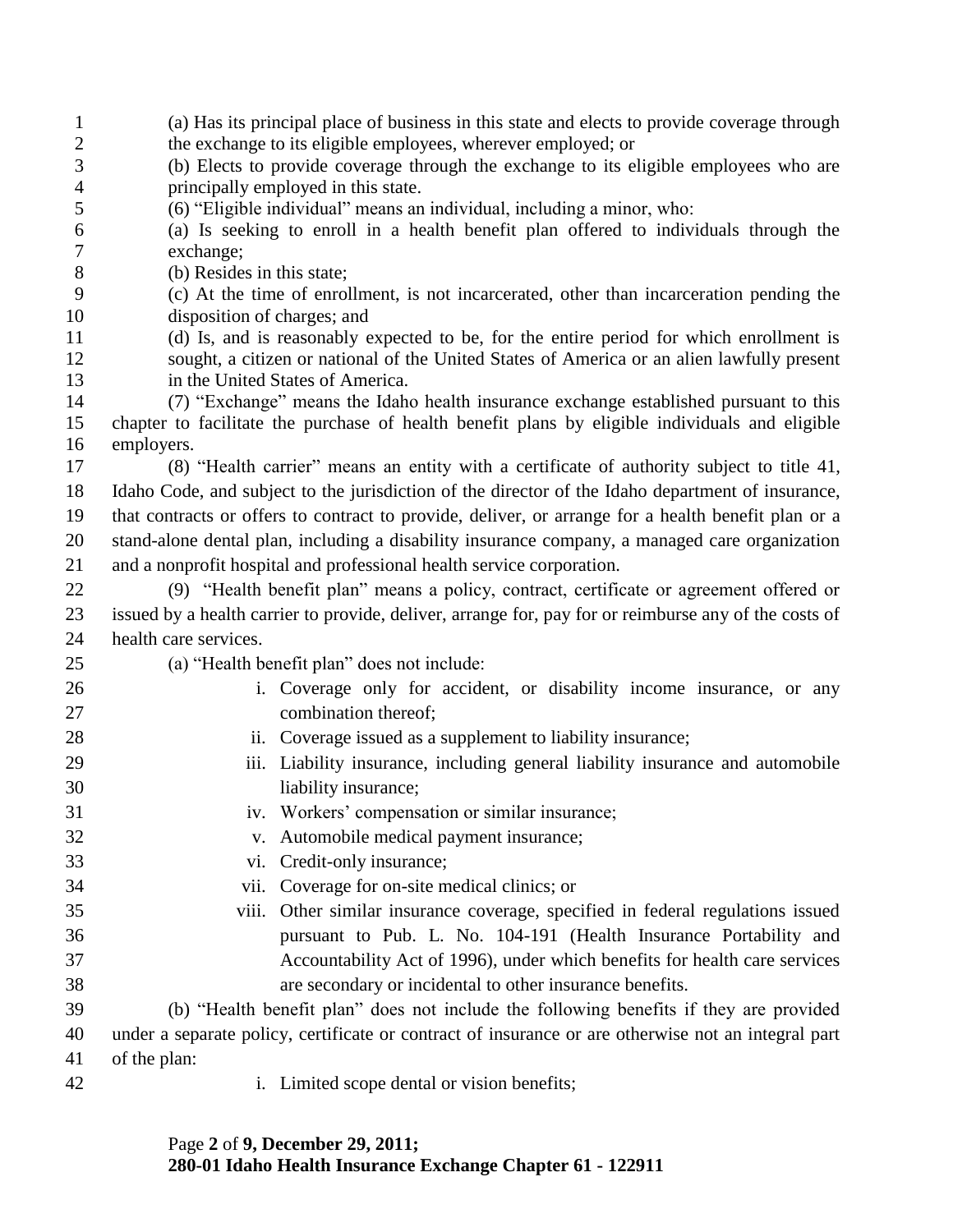| $\mathbf{1}$   | ii. Benefits for long-term care, nursing home care, home health care,                                                                             |
|----------------|---------------------------------------------------------------------------------------------------------------------------------------------------|
| $\overline{2}$ | community-based care, or any combination thereof; or                                                                                              |
| 3              | iii. Other similar, limited benefits specified in federal regulations issued                                                                      |
| $\overline{4}$ | pursuant to Pub. L. No. 104-191.                                                                                                                  |
| 5              | (c) "Health benefit plan" does not include the following benefits if the benefits are                                                             |
| 6              | provided under a separate policy, certificate, or contract of insurance; there is no coordination                                                 |
| 7              | between the provision of the benefits; and any exclusion of benefits under any group health plan                                                  |
| 8              | maintained by the same plan sponsor, and the benefits are paid with respect to an event without                                                   |
| 9              | regard to whether benefits are provided with respect to such an event under any group health                                                      |
| 10             | plan maintained by the same plan sponsor:                                                                                                         |
| 11             | i. Coverage only for a specified disease or illness; or                                                                                           |
| 12             | ii. Hospital indemnity or other fixed indemnity insurance.                                                                                        |
| 13             | (d) "Health benefit plan" does not include the following if offered as a separate policy,                                                         |
| 14             | certificate or contract of insurance:                                                                                                             |
| 15             | i. Medicare supplemental health insurance as defined under section                                                                                |
| 16             | $1882(g)(1)$ of the Social Security Act;                                                                                                          |
| 17             | ii. Coverage supplemental to the coverage provided under chapter 55                                                                               |
| 18             | of title 10, United States Code (Civilian Health and Medical Program of the                                                                       |
| 19             | Uniformed Services (CHAMPUS)); or                                                                                                                 |
| 20             | iii. Similar supplemental coverage provided to coverage under a                                                                                   |
| 21             | group health plan.                                                                                                                                |
| 22             | (10) "Navigator" means a person who assists with eligibility, enrollment, program                                                                 |
| 23             | specifications and public education activities related to the exchange.                                                                           |
| 24             | (11) "Person" means an individual or a business or other private or public legal entity.                                                          |
| 25             | (12) "Producer" means a person required to be licensed under chapter 10, title 41, Idaho                                                          |
| 26<br>27       | Code, to sell, solicit or negotiate disability insurance.<br>(13) "Small employer" means a person who employed an average of at least one (1) but |
| 28             | not more than fifty (50) employees on business days during the preceding calendar year and who                                                    |
| 29             | employs at least one (1) employee on the first day of the plan year.                                                                              |
| 30             | (14) "Stand-alone dental plan" means a limited scope dental plan by a health carrier that                                                         |
| 31             | is licensed to offer dental coverage, but need not be licensed to offer other health benefits, which                                              |
| 32             | plan shall be limited to dental and oral health benefits, without substantially duplicating the                                                   |
| 33             | benefits typically offered by health benefit plans not providing dental coverage, but which                                                       |
| 34<br>35       | provides, at a minimum, pediatric dental and oral health benefits.                                                                                |
| 36             | 41-6104. ESTABLISHMENT OF THE EXCHANGE AND BOARD. (1) There is                                                                                    |
| 37             | hereby created an independent public body corporate and politic to be known as the Idaho health                                                   |
| 38             | insurance exchange, which shall be available to eligible individuals and eligible employers. The                                                  |
| 39             | exchange will perform an essential governmental function in the exercise of powers conferred                                                      |
| 40             | upon it in this chapter.                                                                                                                          |
| 41             | (2) The exchange created by this chapter shall operate subject to the supervision and                                                             |
| 42             | control of its board. The board shall consist of thirteen (13) total members, with eleven (11)                                                    |
| 43             | Subject to the provisions of this section, members of the board shall<br>voting members.                                                          |

Page **3** of **9, December 29, 2011; 280-01 Idaho Health Insurance Exchange Chapter 61 - 122911**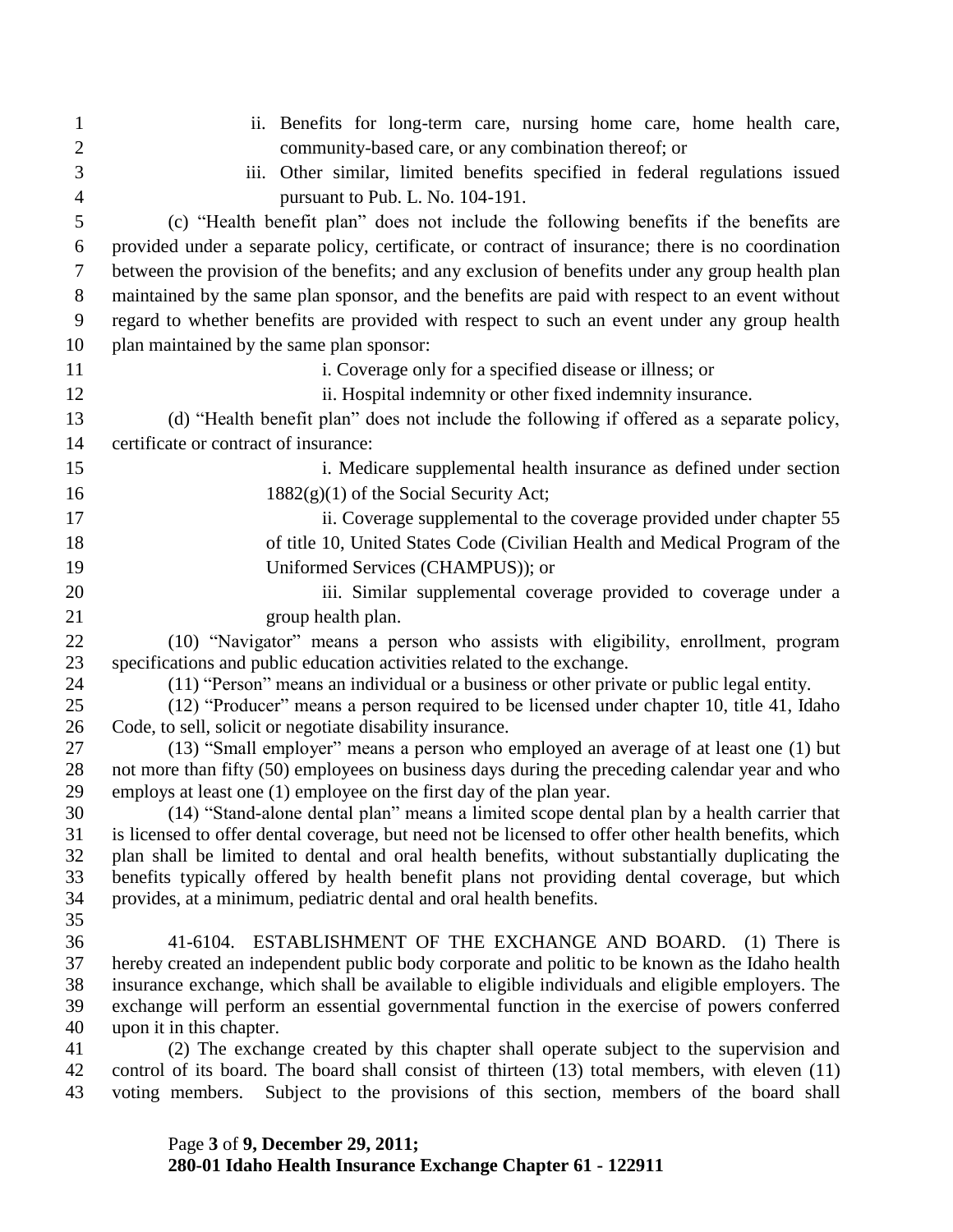collectively offer expertise, knowledge and experience in health benefits administration, health care finance, health plan purchasing, health care delivery system administration, public health, and health policy issues related to small employer and individual markets and the uninsured. A majority of the board shall not collectively represent health carriers or producers. Nine (9) members shall be appointed to the board by, and serve at the pleasure of, the governor. The members appointed to the board by the governor shall be subject to confirmation by the senate. If any appointment is made during the recess of the legislature it shall be subject to confirmation by the senate during its next ensuing session. In selecting the nine (9) members of the board, the governor shall appoint: three (3) members representing different health carriers; two (2) members representing producers; one (1) member representing individual consumer interests; 11 one (1) member representing small employer business interests employing between one and ten employees; one (1) member representing small employer business interests employing between eleven and twenty-five employees; and one (1) member representing small employer business interests employing twenty-six or more employees. One (1) member shall be a member of the senate appointed by the president pro tempore of the senate, and one (1) member shall be a member of the house of representatives appointed by the speaker of the house. The director or his designated representative and the director of the state department of health and welfare or his designated representative shall each serve as ex officio non-voting members of the board.

 (3) The nine (9) board members appointed by the governor shall each serve a term of four (4) years or until his successor is appointed. A board member may be appointed by the governor to serve subsequent terms. Legislative members of the board shall serve for a term of two (2) years. A vacancy in a member's position on the board shall be filled in the same manner as the original appointment.

 (4) The board shall elect a chairman and vice chairman from among the voting members. The board shall meet at the times and places as determined appropriate by the chair or vice chair in the absence or inability of the chair to serve. Notice to board members of meetings shall be given according to procedures established by the board. A majority of the voting members of the board shall constitute a quorum for the transaction of business.

(5) The exchange is deemed:

 (a) A public agency for the purposes of the open meeting law, chapter 23, title 67, Idaho Code;

 (b) A state agency for the purposes of the public records law, chapter 3, title 9, Idaho Code; and

 (c) A governmental entity for the purposes of the Idaho tort claims act, chapter 9, title 6, Idaho Code.

 (6) Any board member or employee who acts on behalf of the exchange shall act as a fiduciary. Such person shall ensure that the exchange is operated in the interests of eligible individuals and eligible employers and their eligible employees participating in health benefit plans offered through the exchange and for the purpose of facilitating the determination of eligibility for and enrollment in health benefit plans and other health coverage as may be provided by other applicable law.

 (7) Whenever a member of the board has a conflict of interest on a matter that is before the board, the member shall disclose it, abstain from any vote on the matter and shall also comply with any additional requirements established pursuant to the plan of operation.

 (8) Neither members of the board nor contractors working for or on behalf of the exchange shall be:

> Page **4** of **9, December 29, 2011; 280-01 Idaho Health Insurance Exchange Chapter 61 - 122911**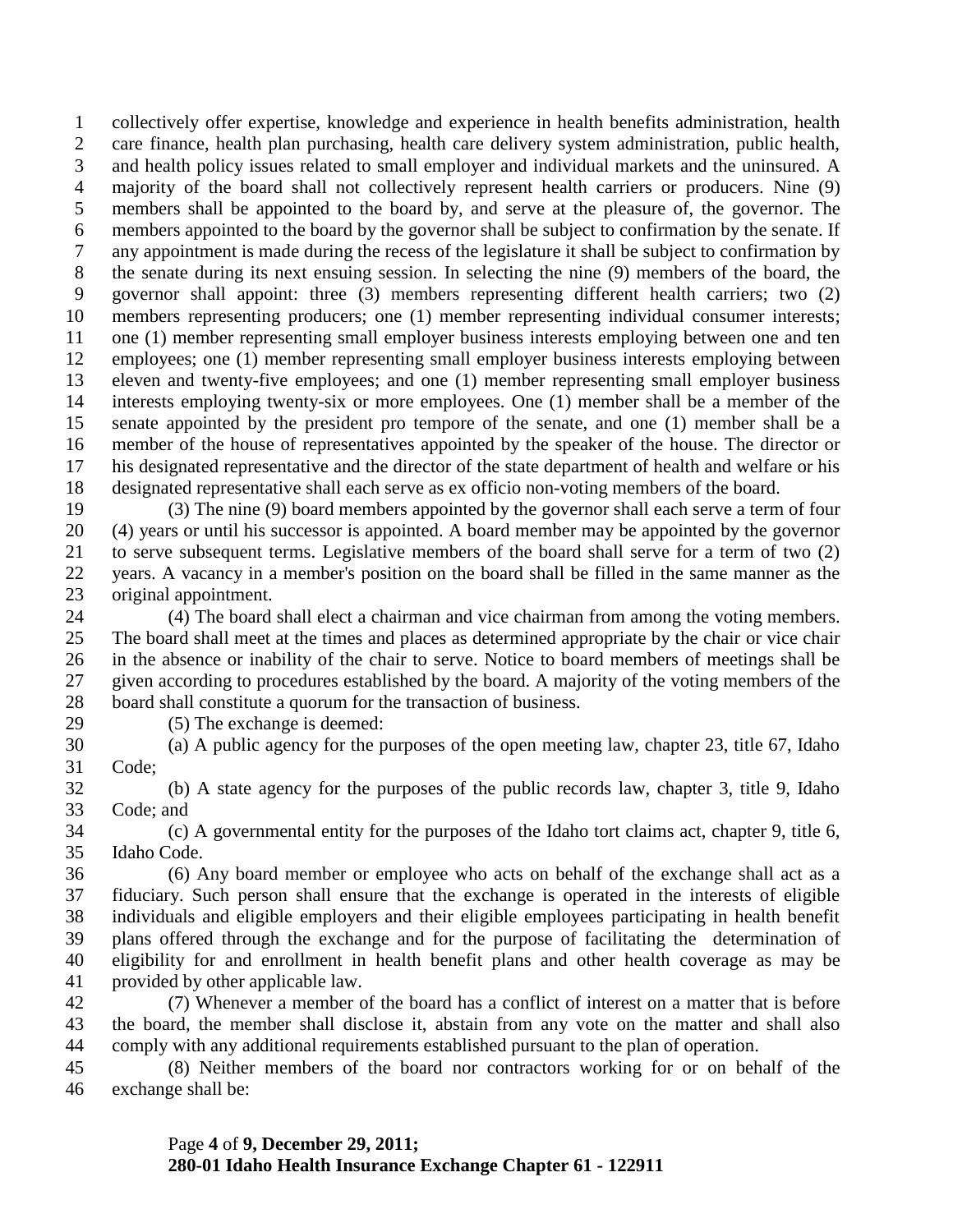- (a) Considered employees of the state of Idaho by virtue of their service on the board or performance of contract services for the exchange except for purposes of the Idaho tort claims act, chapter 9, title 6, Idaho Code;
- (b) Eligible for or entitled to benefits from the public employee retirement system of Idaho;
- 

 (c) Subject to or entitled to benefits from the provisions applicable to classified employees, chapter 53, title 67, Idaho Code; or

 (d) Subject to or entitled to benefits from the provisions applicable to non-classified employees of chapter 16, title 59, Idaho Code.

 Nothing in this chapter shall prevent a member of the board who is otherwise a current or former state employee from receiving his usual state compensation and benefits while serving on the board. Nothing in this chapter shall prevent an individual who is otherwise a state employee from receiving his usual state compensation and benefits while providing services to the exchange. Members of the board who are not otherwise state employees shall be entitled to receive compensation for service as prescribed in section 59-509(n), Idaho Code.

 (9) The board and the exchange shall not be subject to the purchasing statutes and rules of the state of Idaho.

 (10) In addition to the power set forth in section 41-6106, Idaho Code, to designate advisory committees in its discretion, the board shall appoint an advisory committee consisting of medical providers to aid the board in its duties. The board shall designate at least one of its members to serve as a liaison to the provider advisory committee. The members of the provider advisory committee shall include at least one member duly licensed as, employed by or representing the following types of health care providers:

- (a) Community health centers;
- (b) Dentists;
- 26 (c) Hospitals;
- (d) Pharmacists;
- (e) Physicians; and

 (f) Any other category of health care provider the board believes would be helpful to include on the committee.

 41-6105. EXCHANGE PLAN OF OPERATION. (1) The board shall consult with interested parties, stakeholders, advisory committees and other persons as necessary and appropriate to develop and, upon no less than twenty-one (21) days' notice to be provided pursuant to section 67-2343, Idaho Code, and in an open meeting, adopt no later than December 1, 2012, a plan of operation for the exchange that will establish requirements or guidelines for participation in the exchange and procedures for the fair, equitable and efficient administration and operation of the exchange consistent with the requirements, purpose and intent of this chapter. The exchange plan of operation may be amended at any time by the board consistent with the requirements, purpose and intent of this chapter and after complying with the notice required for initial adoption.

(2) The exchange plan of operation shall:

 (a) Set forth policies and procedures for operation of and any requirements for participation in the exchange that will include health benefit plans and stand-alone dental plans to be made available to eligible individuals and eligible employers to assist Idaho residents and small employers in selecting and enrolling in health benefit plans.

## Page **5** of **9, December 29, 2011; 280-01 Idaho Health Insurance Exchange Chapter 61 - 122911**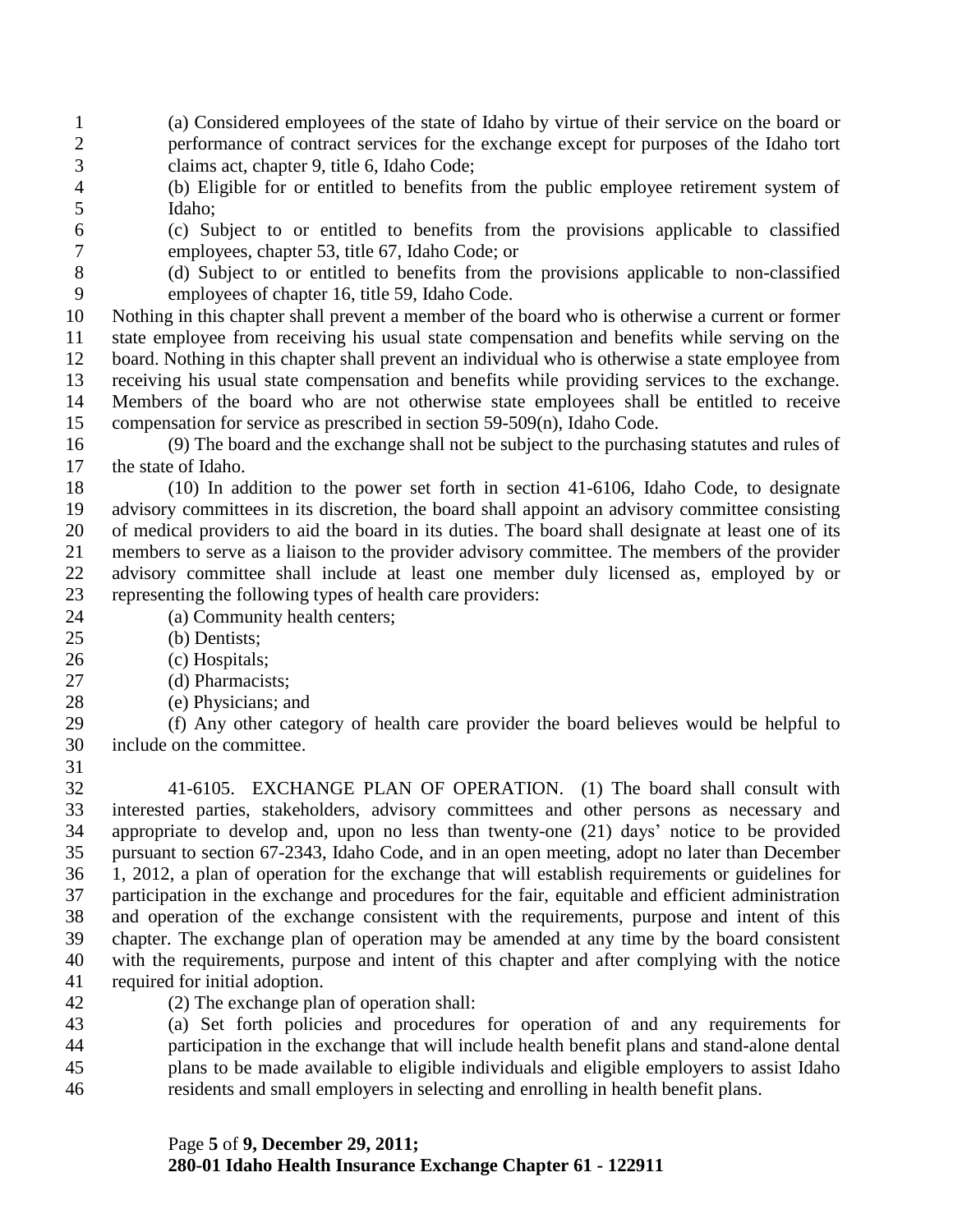(b) Establish procedures and functions for the exchange as deemed necessary and appropriate by the board to prevent the establishment of a health insurance exchange created or operated solely by or on behalf of the federal government of the United States of America in Idaho.

 (c) Provide mechanisms for assisting eligible individuals and eligible employers in comparing, selecting and enrolling in health benefit plans and stand-alone dental plans offered through the exchange, including but not limited to: use of a telephone hotline, internet portal and other resources; establishment of guidelines and procedures allowing producers to assist eligible individuals and eligible employers in purchasing health benefit plans through the exchange; establishment of standardized formats for listing and explaining plan benefits, systems for rating, categorizing and comparing health benefit plans to facilitate plan comparisons, and providing information to eligible individuals and eligible employers concerning the availability of tax benefits and public or private programs that may make health coverage more affordable.

 (d) Provide for the selection of persons qualified to serve as navigators to assist individuals and employers with eligibility, enrollment, program specifications and public education activities related to the exchange.

 (e) Identify sources of revenue to fund the operating costs of the exchange to make it self- sustaining, which may include fees from health carriers, exchange users and participants as determined to be necessary and appropriate by the board.

 (f) Establish the fiscal year for the exchange and provide for maintaining an accurate accounting of all activities, receipts and expenditures of the exchange, which shall be reported to the governor and the legislature in accordance with this chapter, and to others as deemed appropriate by the board.

 (g) Establish procedures for purchasing and contracting for necessary goods and services 26 that are fiscally responsible.

 (h) In cooperation with the director, establish risk spreading and risk adjustment programs within the exchange.

- (i) Provide for any other matter deemed necessary and appropriate by the board not inconsistent with this chapter.
- 41-6106. POWERS AND AUTHORITY. (1) Unless otherwise required by this chapter, in the discretion of the board, the exchange shall have the following powers and authority to:
- (a) Develop and implement the exchange plan of operation.

- (b) Enter into contracts with persons who are necessary or appropriate to develop and implement the plan of operation and fulfill the requirements, purpose and intent of this chapter.
- (c) Contract with a manager, whose duties, subject to the direction and supervision of the board, shall be to conduct and oversee the operations and administration of the exchange. The manager shall serve at the pleasure of the board. The manager shall have such powers as are necessary to carry out the duties of the exchange, subject to policy direction of the board and within financial limits established by the board, including the employment and supervision of other contract employees as may be deemed necessary.
- (d) The board shall have the authority to enter into contracts and memoranda of understanding with the Idaho Department of Insurance and the Idaho Department of Health and Welfare for necessary staff or services in order to provide for services

## Page **6** of **9, December 29, 2011;**

**280-01 Idaho Health Insurance Exchange Chapter 61 - 122911**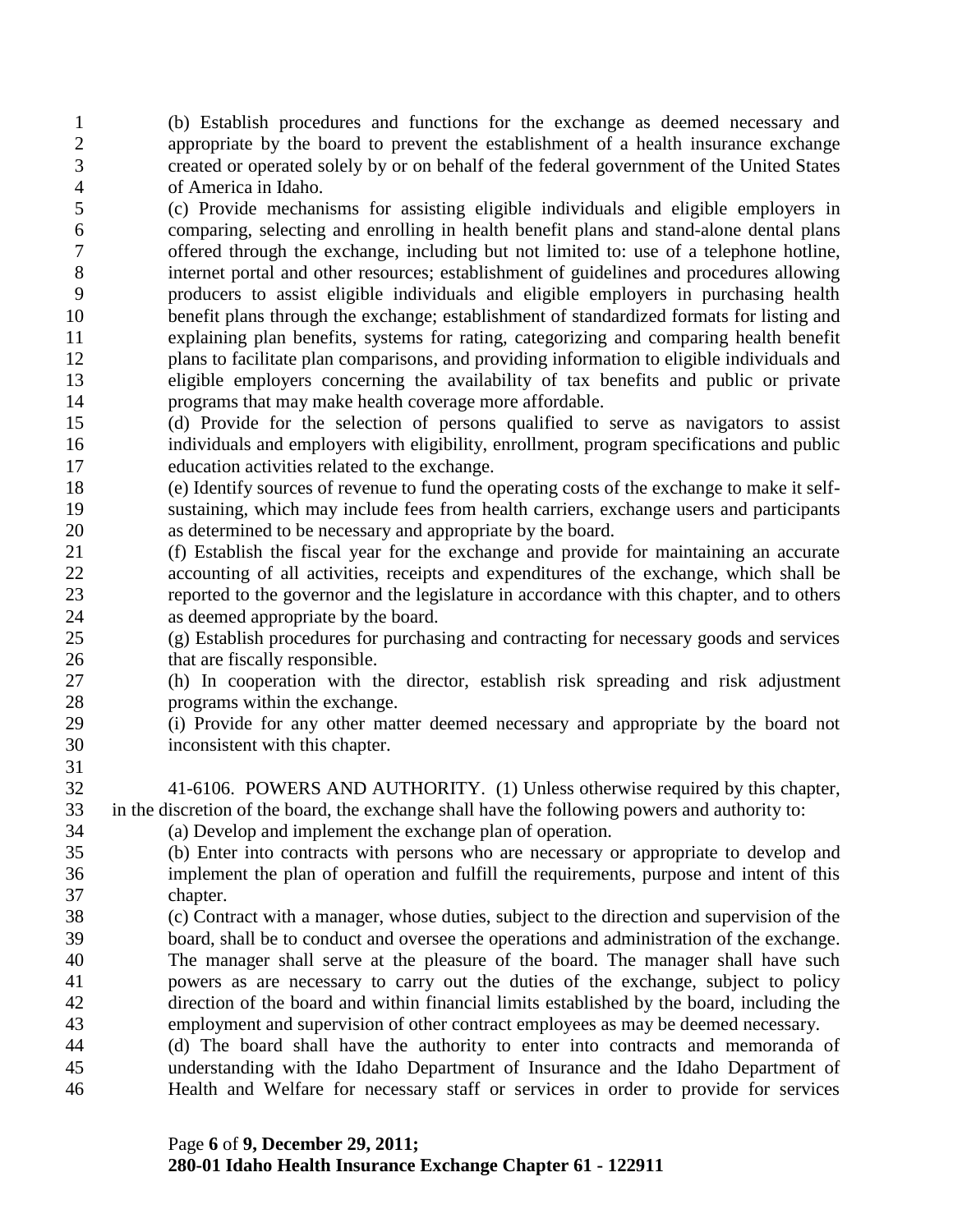including, but not limited to, technical expertise, technology, collection of assessments, enforcement of applicable provisions, handling consumer complaints, supervision of navigators and other similar functions related to the responsibilities of the departments. The board shall have the authority to enter into contracts and memoranda of understanding with the Office of Attorney General in order to obtain legal services.

 (e) Receive and share information including, but not limited to, information that is confidential and exempt from public disclosure from and with persons. This includes the authority to share information as may be necessary to effect tax credits or cost sharing reductions to the benefit of Idaho eligible individuals or eligible employers and to prevent the establishment or operation of an exchange solely by or on behalf of the federal government of the United States of America. Prior to sharing confidential information, the exchange shall ensure that the recipient understands the confidential nature of the information and agrees to maintain the confidentiality of the information. The exchange shall provide for appropriate levels of security to protect information.

 (f) Make health benefit plans and stand-alone dental plans offered by health carriers lawfully operating in the state of Idaho available to eligible individuals and eligible employers in accordance with the exchange plan of operation. The board shall consider the feasibility of providing, with a goal of establishing, a defined contribution health benefit plan option to eligible employers.

 (g) Appoint appropriate legal, actuarial, technical and other committees as necessary and appropriate to provide assistance in the development of the plan of operation of the exchange and any function within the authority of the exchange.

 (h) Assess and collect fees from health carriers, exchange users and participants and receive funds from other sources of revenue including grant funds according to rulemaking as authorized by this chapter. The exchange fees and any grant funds imposed or collected pursuant to the operation of the exchange shall at all times be free from taxation of every kind and shall be used solely for the purposes of this chapter. On an interim basis prior to the establishment of the exchange plan of operation, the exchange may receive and utilize grant funds.

 (i) Take any legal action necessary or appropriate to recover any amounts lawfully owed the exchange or otherwise consistent with this chapter.

 (j) Obtain a line of credit from a licensed financial institution as may be reasonable and necessary to fulfill the requirements of this chapter. Neither any member of the board, nor any employee of the exchange if any, shall be liable for any obligations of the exchange.

 (k) The exchange may collaborate with, and the director may promulgate, rules implementing risk spreading and risk adjustment measures.

 (l) The exchange shall not permit a health carrier to offer any health benefit plan through the exchange that does not comply with the applicable laws of this state.

- (2) The exchange powers and authority shall be subject to the following limitations:
- (a) The exchange shall be a voluntary marketplace with the purpose of preserving individual choice and facilitating the informed selection and purchase of quality health benefit plans by eligible individuals, eligible employers, and eligible employees. Neither the exchange nor any agency of the state of Idaho shall require any person to use or participate in the exchange nor have the authority to impose upon or collect from a person any penalty for failure or refusal to participate in or to purchase health benefit plans from or through the exchange.

## Page **7** of **9, December 29, 2011;**

**280-01 Idaho Health Insurance Exchange Chapter 61 - 122911**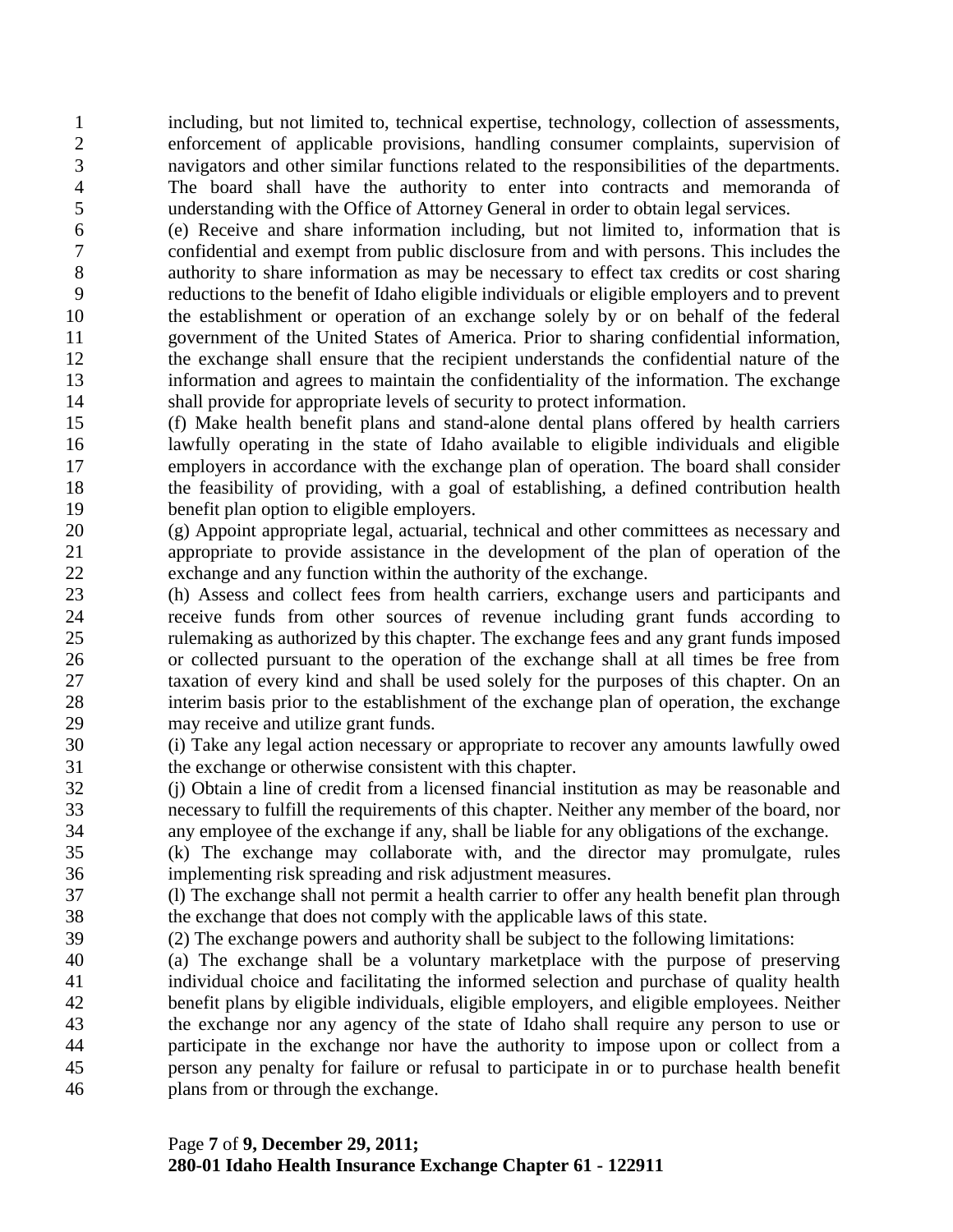(b) The exchange shall not be used to implement or enforce any requirement for the mandatory purchase of health insurance.

 (c) The exchange shall not be used to implement or enforce any penalty arising from an individual's or employer's decision not to purchase health insurance.

 (d) The exchange shall not prohibit a health carrier from participating or a health benefit plan from being sold in the exchange if the health carrier or health benefit plan meets all requirements of applicable Idaho law and the exchange plan of operation.

 (e) The exchange shall not attempt to prohibit or preclude a health carrier from offering health insurance coverage outside the exchange; however, the director, after review by and consultation with the exchange, may impose requirements on health carriers offering health benefit plans offered inside or outside the exchange to prevent adverse selection.

 (f) Nothing in this chapter or the plan of operation shall prohibit or preclude a health carrier from offering health insurance coverage outside of the exchange to any individual or small employer, including eligible individuals and eligible employers, nor shall this chapter or the plan of operation be interpreted to prohibit or preclude any individual, including any eligible individual, from enrolling in, or any small employer, including any eligible employer, from selecting for its employees, including its eligible employees, a health benefit plan or other insurance coverage offered outside of the exchange.

 (3) Nothing in this chapter shall be construed or interpreted to permit the abrogation or preemption of the authority of the director pursuant to title 41, Idaho Code, and rules adopted in accordance therewith, except to the extent such action by the exchange may specifically be authorized pursuant to this chapter. The director is authorized to promulgate rules as necessary or appropriate to carry out the purpose and intent of this chapter and the plan of operation adopted in accordance therewith. The director and the director of the state department of health and welfare are authorized to assist the board in carrying out the responsibilities and duties of this chapter consistent with their respective statutory duties and authority. This includes, but is not limited to, the director's authority to review health benefit plans and health carrier rates to be sold inside the exchange for conformance to the provisions of the plan of operation, rules or other applicable law consistent with the intent and provisions of this chapter.

 41-6107. NAVIGATORS. (1) A person shall not act as a navigator in this state unless the person is registered with the director as a navigator. Application shall be made on forms prescribed by the director, and the applicant shall pay a fee to the director set forth by rule. Prior to registering an applicant as a navigator, the director shall determine based on the application that the person has the qualifications and ability to serve as a navigator. An individual employed by or affiliated with a registered navigator need not hold a separate individual navigator registration, however, the applicant for and navigator seeking renewal of registration may be required to demonstrate that the individuals acting for it have met training or other education standards or classes acceptable to the director. The director may prescribe by rule any necessary continuing education or training requirements for navigators.

 (2) A navigator registration shall be valid for two years and be subject to renewal upon application to the director on forms prescribed by the director and payment of a fee as set forth by rule.

 (3) The provisions of chapters 1, 2, and 13, of title 41, and sections 41-1008, 41-1016, 41-1021, Idaho Code, and any related rules, shall apply to navigators. For purposes of this

> Page **8** of **9, December 29, 2011; 280-01 Idaho Health Insurance Exchange Chapter 61 - 122911**